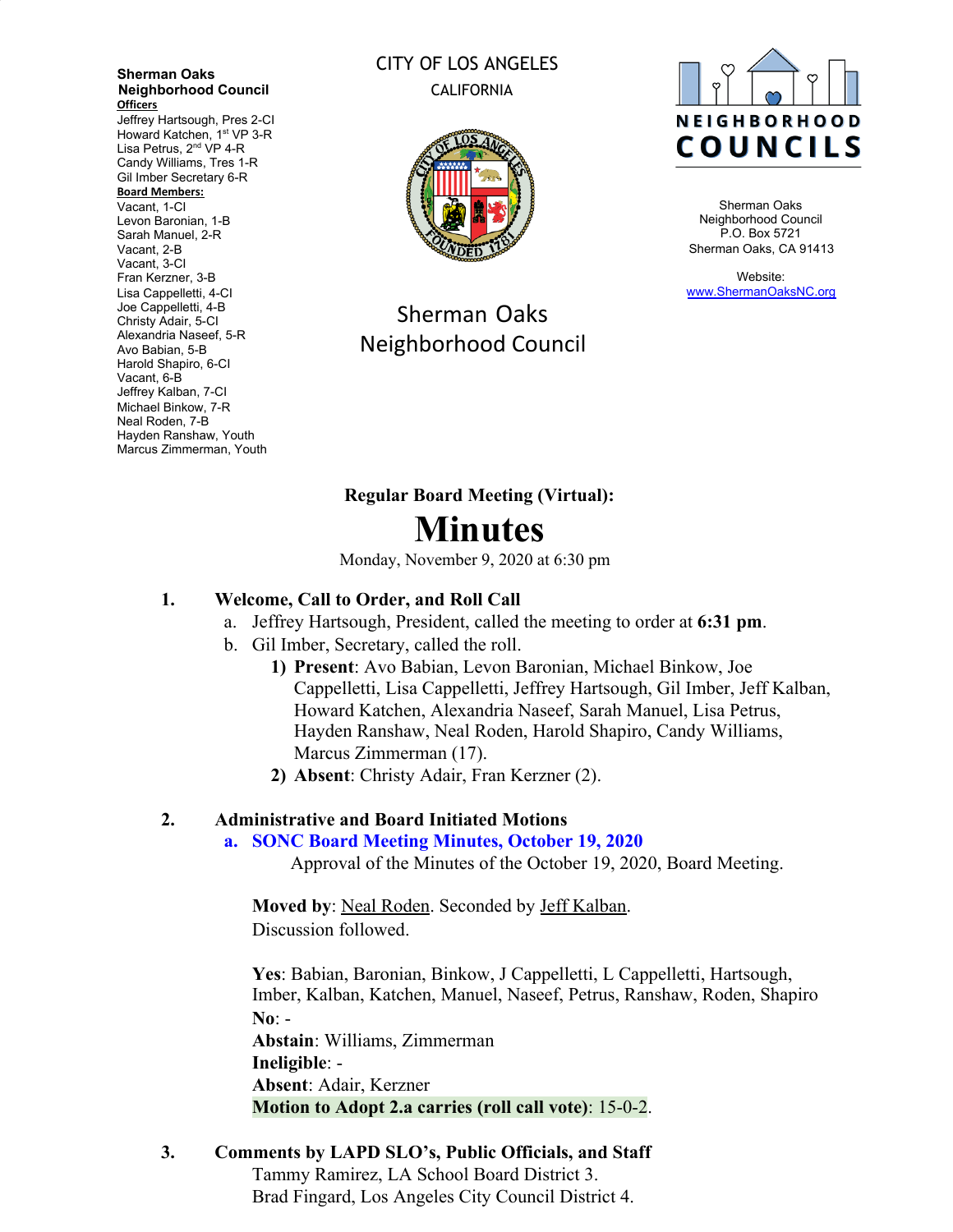Betty Wong-Oyama, Department of Neighborhood Empowerment.

#### **4. President's Report**

- a. Vote Nov 3 Recap / CD4 Nithya Raman incoming Councilmember
- b. SONC 2021 Elections
- c. Committee Changes Avo Babian stepping down as Chair of Green
	- Michael Binkow stepping down as Chair of Homeless Outreach; new Cmte will be Human Services (working title, may change)
- d. Next SONC Board Meeting January 11 (dark in December) Discussion followed.

#### **5. Committee Reports**

- a. Education Committee Joe Cappelletti, Chair Public Comment followed. Discussion followed.
- b. Government Affairs Gil Imber, Chair
	- 1) **CF 20-1225 LA's Green New Deal / Healthy Soil Strategy / Urban Agriculture / Carbon Sequestration / Water Capture / Composting and Mulching Operations / Development**

The Sherman Oaks Neighborhood Council (SONC) supports City Council File CF 20-1225 to develop a healthy soil strategy and take appropriate steps as specified in 20-1225 to support healthy soil and compost projects and programs.

*A copy of the CF 20-1225 is posted as a supporting document for this meeting on the SONC website. A Community Impact Statement (CIS) shall be submitted to this City Council File within two weeks of the date of Board approval.*

**Moved by**: Government Affairs Committee Public Comment followed. Discussion followed.

**Yes**: Babian, J Cappelletti, L Cappelletti, Hartsough, Imber, Kalban, Manuel, Petrus, Ranshaw, Roden, Shapiro, Williams, Zimmerman **No**: Binkow **Abstain**: Baronian, Katchen **Ineligible**: - **Absent**: Adair, Kerzner, Naseef **Motion to Adopt 5.b.1 carries (roll call vote)**: 13-1-2.

2) **CF 20-1267 - Modified Mufflers / Noise-Sensitive Areas / Local Enforcement / Limit Use**

> The Sherman Oaks Neighborhood Council (SONC) supports City Council File CF 20-1267 to consider methods, including enforcements such as citations pursuant to AB 1824, and look forward to the report on possible ways to more effectively limit the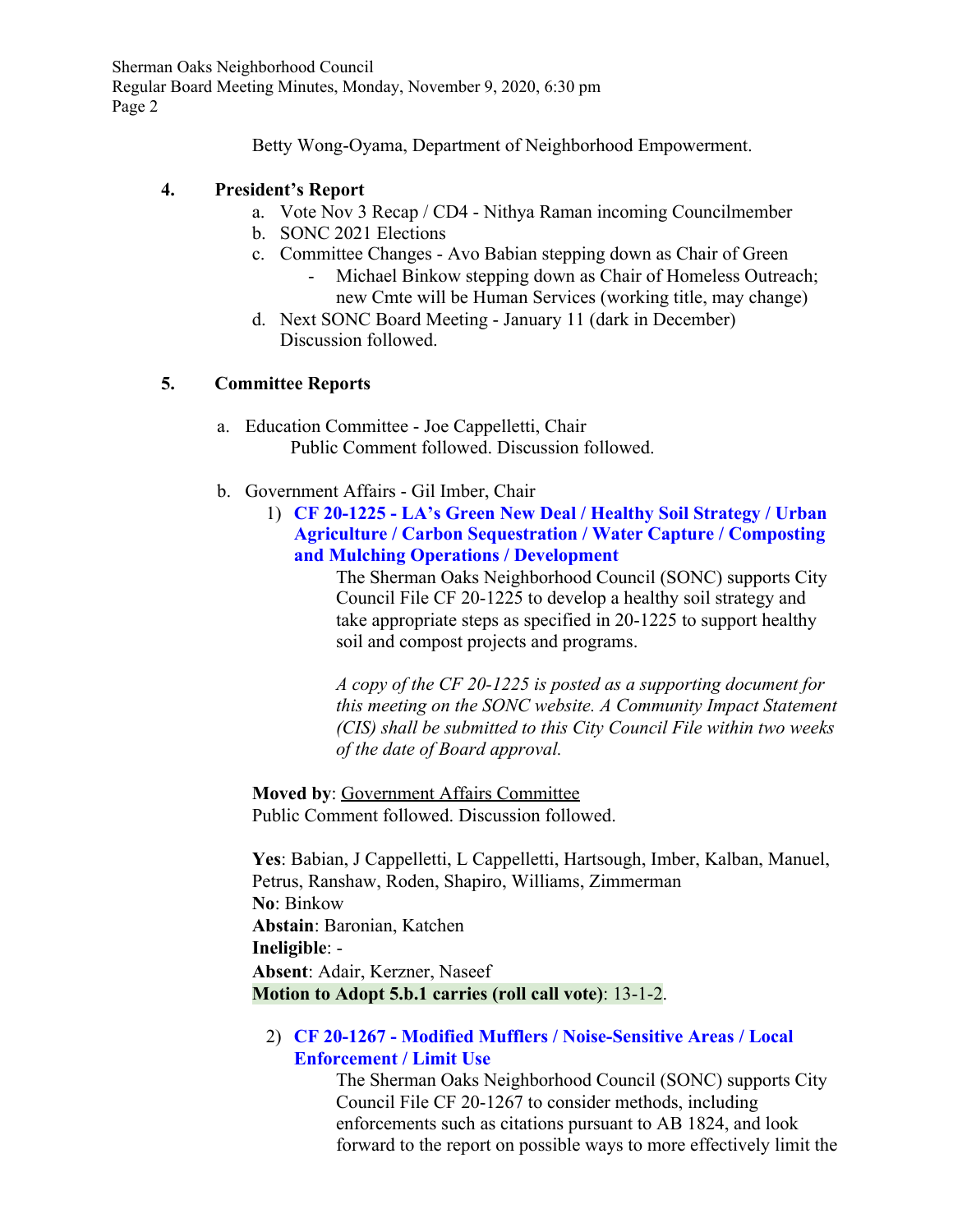use of modified mufflers, especially in noise-sensitive areas.

*A copy of the CF 20-1267 is posted as a supporting document for this meeting on the SONC website. A Community Impact Statement (CIS) shall be submitted to this City Council File within two weeks of the date of Board approval.*

**Moved by**: Government Affairs Committee Public Comment followed. Discussion followed.

**Yes**: Babian, Baronian, Binkow, J Cappelletti, L Cappelletti, Hartsough, Imber, Kalban, Katchen, Manuel, Petrus, Ranshaw, Roden, Shapiro, Williams, Zimmerman **No**: -

**Abstain**: - **Ineligible**: - **Absent**: Adair, Kerzner, Naseef **Motion to Adopt 5.b.2 carries (roll call vote)**: 16-0-0.

- c. Green & Sustainability Committee Avo Babian, Chair
- d. Outreach Committee Sarah Manuel, Chair
- e. Planning & Land Use Committee Jeff Kalban, Chair

#### 1) **Transmittal of the "A Vision for Sherman Oaks 2020 – Input to the Sherman Oaks Community Plan Update" report to the Department of City Planning**

The Sherman Oaks Neighborhood Council (SONC) endorses the "A Vision for Sherman Oaks 2020 – Input to the Sherman Oaks Community Plan Update" report developed over a period of eight years in public meetings by the PLUM Vision Committee and members of the Sherman Oaks community and approves the report's transmittal to the Department of City Planning for use in their Community Plan Update efforts.

*A copy of the report is available by [clicking here](https://www.dropbox.com/sh/o56fsm8ngoqu0bq/AAApVLBHDy0sJwqlgY3un3QDa?dl=0).*

**Moved by**: Jeff Kalban. **Seconded by**: Lisa Petrus. Public Comment followed. Discussion followed.

**Yes**: Baronian, Binkow, J Cappelletti, L Cappelletti, Hartsough, Imber, Kalban, Katchen, Manuel, Petrus, Ranshaw, Roden, Shapiro, Zimmerman **No**: - **Abstain**: Naseef, Williams

**Ineligible**: -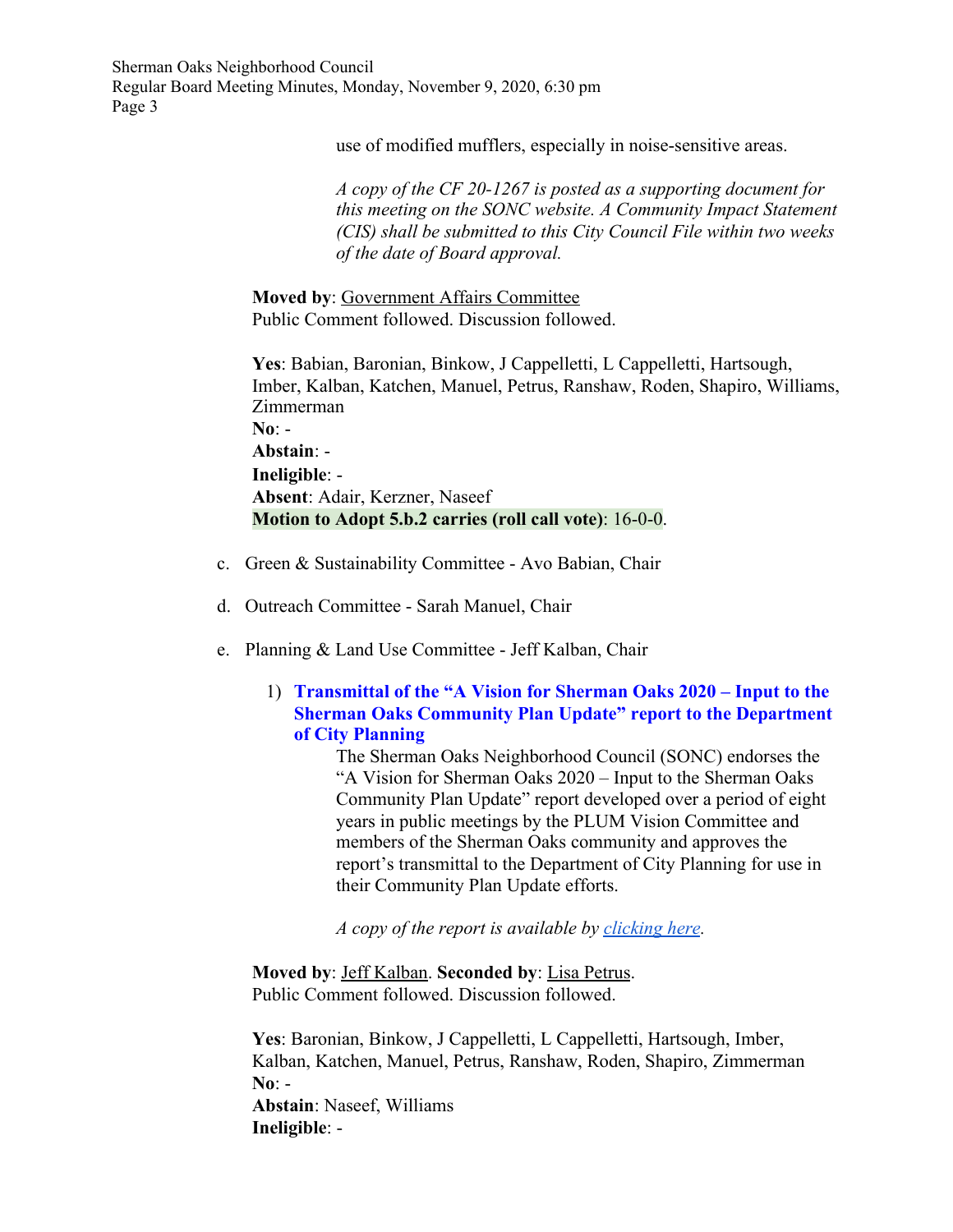#### **Absent**: Adair, Babian, Kerzner **Motion to Adopt 5.e.1 carries (roll call vote)**: 14-0-2.

- f. Public Safety Committee Christy Adair & Jenna Lewis, Co-Chairs *No report*
- g. Traffic & Transportation Committee Avo Babian, Chair *No report*
- h. Budget Advocates Howard Katchen, SONC Rep & Budget Advocate

#### **6. Treasurer's Report** - Candy Williams, Treasurer

a. Treasurer's Report

#### b. **Monthly Expenditure Report (MER)**.

A motion to approve the Sherman Oaks Neighborhood Council's (SONC) Monthly Expenditure Report (MER) for the period ending September 30, 2020.

**Moved by**: Finance Committee

**Yes**: Baronian, Binkow, J Cappelletti, L Cappelletti, Hartsough, Imber, Kalban, Katchen, Manuel, Naseef, Petrus, Roden, Shapiro, Williams **No**: - **Abstain**: -

**Ineligible**: Ranshaw, Zimmerman **Absent**: Adair, Babian, Kerzner **Motion to Adopt 6.b carries (roll call vote)**: 14-0-0.

#### c. **Neighborhood Purposes Grant (NPG) for Valley of Change**

A motion to approve a Neighborhood Purposes Grant in the amount of \$2000 to Valley of Change. Funds to be used for distribution of essential hygiene products for those in need and/or unhoused in the Sherman Oaks community.

**Moved by**: Finance Committee Public Comment followed. Discussion followed.

> A motion to approve a Neighborhood Purposes Grant in the amount of \$4700 to Valley of Change. Funds to be used for distribution of essential hygiene products for those in need and/or unhoused in the Sherman Oaks community.

**Motion to Amend by**: Gil Imber. **Seconded by**: Alexandria Naseef. Discussion followed.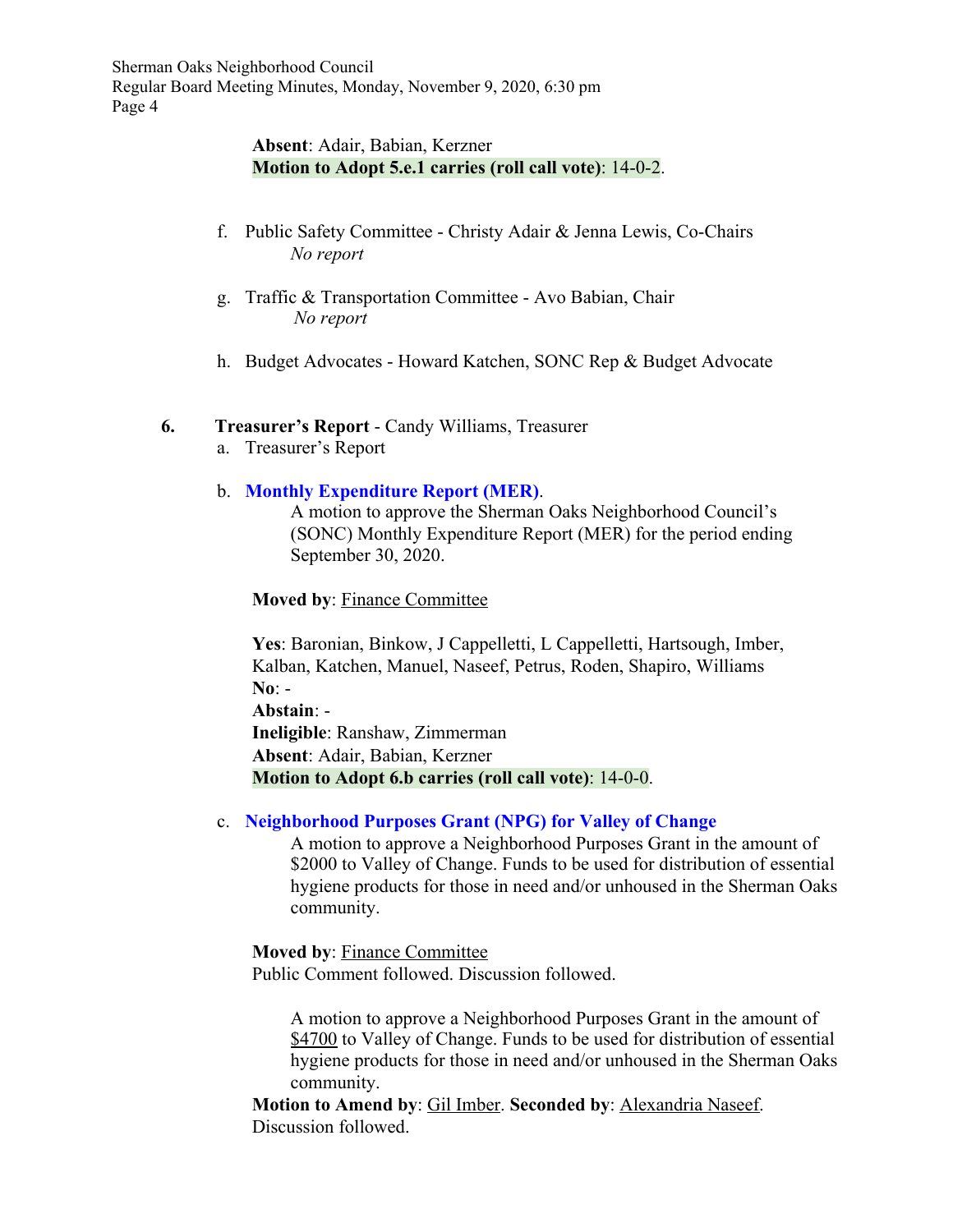#### **Motion to Call the Question**: Michael Binkow. **Second**: Howard Katchen.

**Yes**: Baronian, Binkow, J Cappelletti, L Cappelletti, Hartsough, Kalban, Katchen, Manuel, Petrus, Roden **No**: Imber, Shapiro, Williams **Abstain**: Manuel **Ineligible**: Ranshaw, Zimmerman **Absent**: Adair, Babian, Kerzner **Motion to Call the Question 6.c carries (roll call vote)**: 10-3-1.

**Yes**: Baronian, J Cappelletti, L Cappelletti, Imber, Manuel, Naseef, Shapiro, Williams **No**: Binkow, Hartsough, Kalban, Katchen, Petrus **Abstain**: Roden **Ineligible**: Ranshaw, Zimmerman **Absent**: Adair, Babian, Kerzner **Motion to Amend 6.c carries (roll call vote)**: 8-5-1.

Discussion followed.

**Yes**: Baronian, Binkow, J Cappelletti, L Cappelletti, Hartsough, Imber, Kalban, Manuel, Naseef, Roden, Shapiro, Williams **No**: Katchen, Petrus **Abstain**: - **Ineligible**: Ranshaw, Zimmerman **Absent**: Adair, Babian, Kerzner **Motion to Adopt 6.c as Amended carries (roll call vote)**: 12-2-0.

d. **Neighborhood Purposes Grant (NPG) for North Valley Caring Services**

A motion to approve a Neighborhood Purposes Grant in the amount of \$2000 to North Valley Caring Services (NVCS). Funds to be used by the NVCS food pantry to help those experiencing food insecurity in the San Fernando Valley.

**Moved by**: Finance Committee Discussion followed.

> A motion to approve a Neighborhood Purposes Grant in the amount of \$4000 to North Valley Caring Services. Funds to be used by the NVCS food pantry to help those experiencing food insecurity in the San Fernando Valley.

**Motion to Amend by**: Lisa Petrus. **Seconded by**: Alexandria Naseef. Public Comment followed. Discussion followed.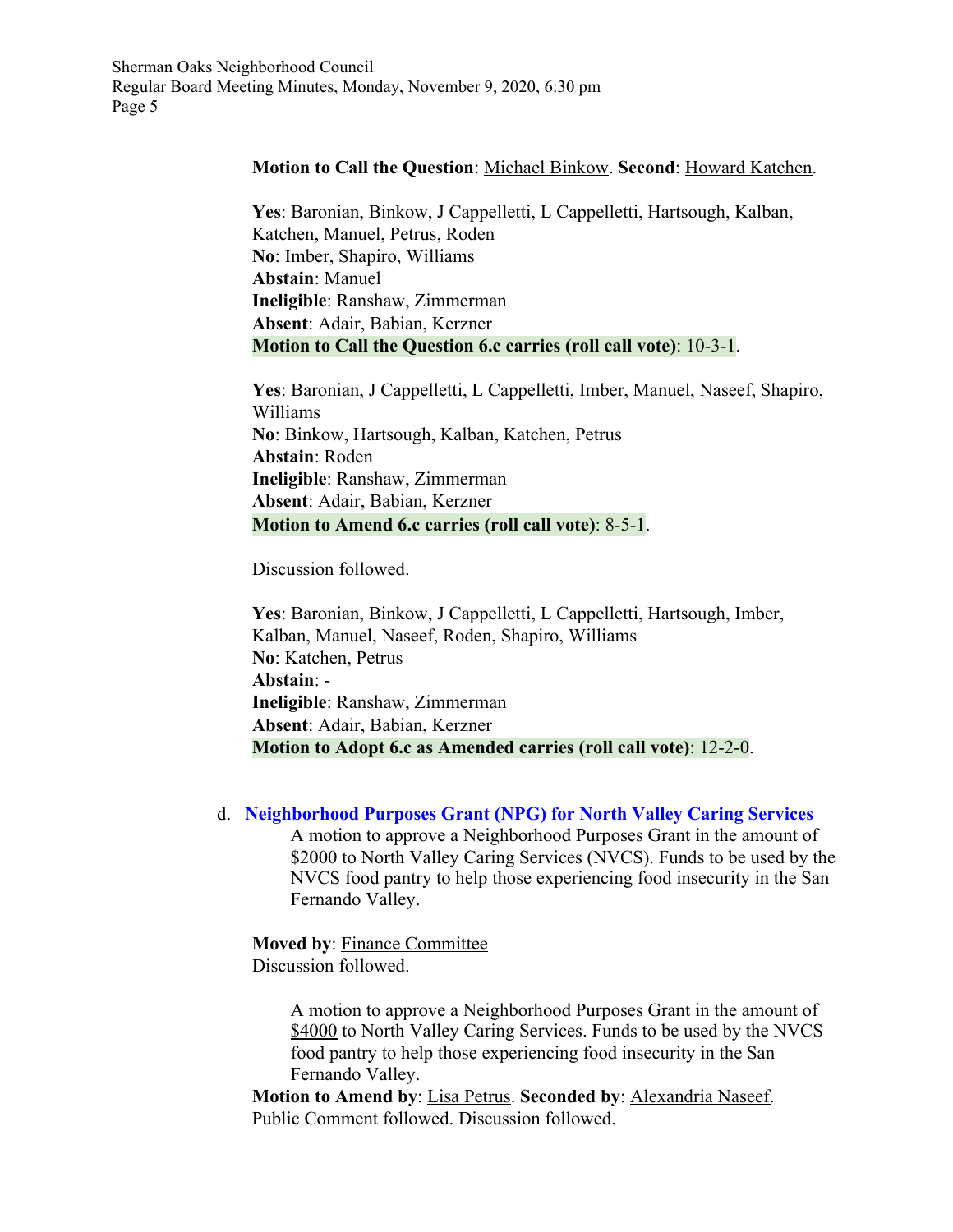> **Yes**: Binkow, J Cappelletti, L Cappelletti, Hartsough, Imber, Kalban, Katchen, Manuel, Naseef, Petrus, Roden, Shapiro, Williams **No**: - **Abstain**: - **Ineligible**: Ranshaw, Zimmerman **Absent**: Adair, Babian, Baronian, Kerzner **Motion to Amend 6.d carries (roll call vote)**: 13-0-0.

> **Yes**: Binkow, J Cappelletti, L Cappelletti, Hartsough, Imber, Kalban, Katchen, Manuel, Naseef, Petrus, Roden, Shapiro, Williams **No**: - **Abstain**: -

**Ineligible**: Ranshaw, Zimmerman **Absent**: Adair, Babian, Baronian, Kerzner **Motion to Adopt 6.d as Amended carries (roll call vote)**: 13-0-0.

#### e. **SONC Outreach Committee request for funding in support of Care-Kit distribution to members of the Sherman Oaks community.**

A motion to approve the expenditure of up to \$1,500.00 for the purchase of hygiene products to be included in Care-Kits to be distributed to Sherman Oaks community members who are experiencing homelessness and economic vulnerability. Care-Kit distribution will be sponsored by SONC and made through non-profits serving the Sherman Oaks community.

**Moved by**: Finance Committee Discussion followed.

> A motion to approve the expenditure of up to \$3,000 for the purchase of hygiene products to be included in Care-Kits to be distributed to Sherman Oaks community members who are experiencing homelessness and economic vulnerability. Care-Kit distribution will be sponsored by SONC and made through non-profits serving the Sherman Oaks community.

**Motion to Amend by**: Lisa Petrus. **Seconded by**: Alexandria Naseef. Discussion followed.

**Yes**: Binkow, J Cappelletti, L Cappelletti, Hartsough, Imber, Kalban, Katchen, Manuel, Naseef, Petrus, Roden, Shapiro, Williams **No**: -

**Abstain**: -

**Ineligible**: Ranshaw, Zimmerman **Absent**: Adair, Babian, Baronian, Kerzner **Motion to Amend 6.e carries (roll call vote)**: 13-0-0.

Discussion followed.